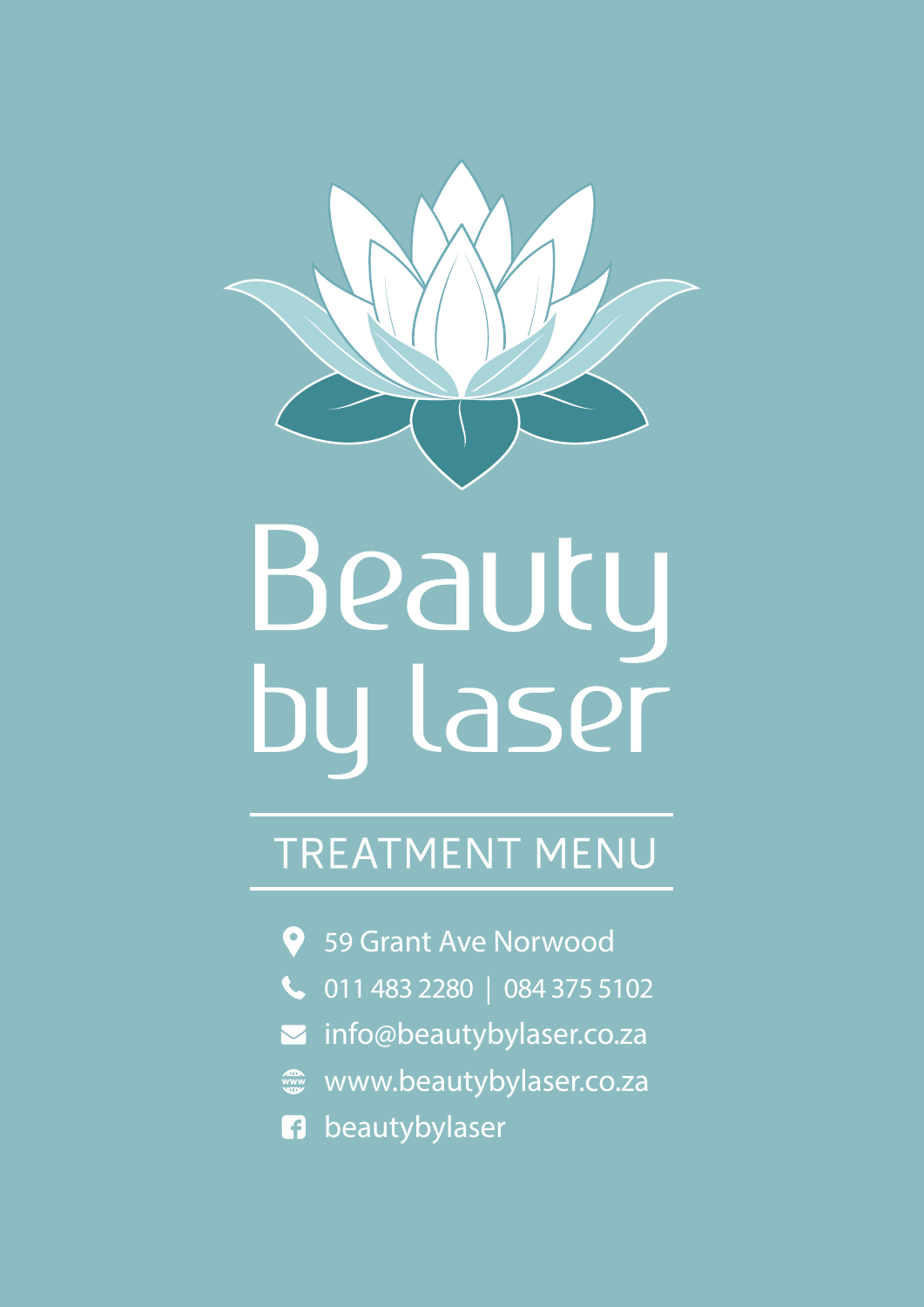# LASER HAIR REMOVAL

| <b>FACIAL</b>                           | <b>TEEN</b> | <b>FEMALE</b> | <b>MALE</b>  |
|-----------------------------------------|-------------|---------------|--------------|
| <b>Beard</b>                            | <b>R850</b> | R1050         | R1250        |
| <b>Cheeks</b>                           | <b>R300</b> | <b>R350</b>   | <b>R400</b>  |
| <b>Chin</b>                             | <b>R250</b> | <b>R300</b>   | <b>R350</b>  |
| <b>Ears</b>                             | <b>R250</b> | <b>R280</b>   | <b>R350</b>  |
| <b>Face Full</b>                        | R1300       | R1600         | <b>R1800</b> |
| <b>Forehead</b>                         | <b>R300</b> | <b>R350</b>   | <b>R400</b>  |
| <b>Head Full</b>                        | <b>R600</b> | <b>R850</b>   | <b>R1050</b> |
| <b>Monobrow</b>                         | <b>R100</b> | <b>R150</b>   | <b>R200</b>  |
| <b>Neck Back   Front</b>                | <b>R250</b> | <b>R300</b>   | <b>R350</b>  |
| <b>Nose</b>                             | <b>R220</b> | <b>R270</b>   | <b>R320</b>  |
| <b>Sideburns</b>                        | <b>R250</b> | <b>R300</b>   | <b>R350</b>  |
| <b>Upper Lip</b>                        | <b>R220</b> | <b>R280</b>   | <b>R330</b>  |
| <b>Shave Line</b>                       | <b>R150</b> | <b>R180</b>   | <b>R220</b>  |
|                                         |             |               |              |
| <b>MIDDLE BODY</b>                      | <b>TEEN</b> | <b>FEMALE</b> | <b>MALE</b>  |
| <b>Areola</b>                           | <b>R150</b> | <b>R170</b>   | <b>R220</b>  |
| <b>Areola Extended</b>                  | <b>R250</b> | <b>R280</b>   | <b>R320</b>  |
| <b>Arms Full</b>                        | R1350       | <b>R1550</b>  | <b>R1950</b> |
| <b>Arms Upper</b>                       | <b>R600</b> | <b>R800</b>   | <b>R1000</b> |
| Arms $\frac{1}{2}$ (excl elbow)         | <b>R550</b> | <b>R750</b>   | <b>R950</b>  |
| Arms $1/2$ (incl elbow)                 | <b>R750</b> | <b>R950</b>   | R1100        |
| <b>Back Full</b>                        | R 1650      | <b>R1750</b>  | <b>R2750</b> |
| <b>Back Lower   Upper</b>               | R1050       | R1250         | R1550        |
| <b>Buttocks (bum cheeks)</b>            | <b>R350</b> | <b>R450</b>   | <b>R700</b>  |
| <b>Chest   Stomach</b>                  | <b>R800</b> | <b>R1000</b>  | R1350        |
| <b>Chest &amp; Stomach</b>              | R1400       | R1600         | <b>R2400</b> |
| <b>Fingers &amp; Toes</b>               | <b>R150</b> | <b>R200</b>   | <b>R250</b>  |
| Hands & Feet (incl fingers & toes)R 300 |             | <b>R350</b>   | <b>R400</b>  |
| <b>Shoulders</b>                        | <b>R620</b> | <b>R720</b>   | <b>R920</b>  |
| <b>Tummy Line (Half path)</b>           | <b>R250</b> | <b>R300</b>   | <b>R350</b>  |
| <b>Tummy Line (Full path)</b>           | <b>R300</b> | <b>R350</b>   | <b>R400</b>  |
| <b>Under Arm</b>                        | <b>R500</b> | <b>R600</b>   | <b>R700</b>  |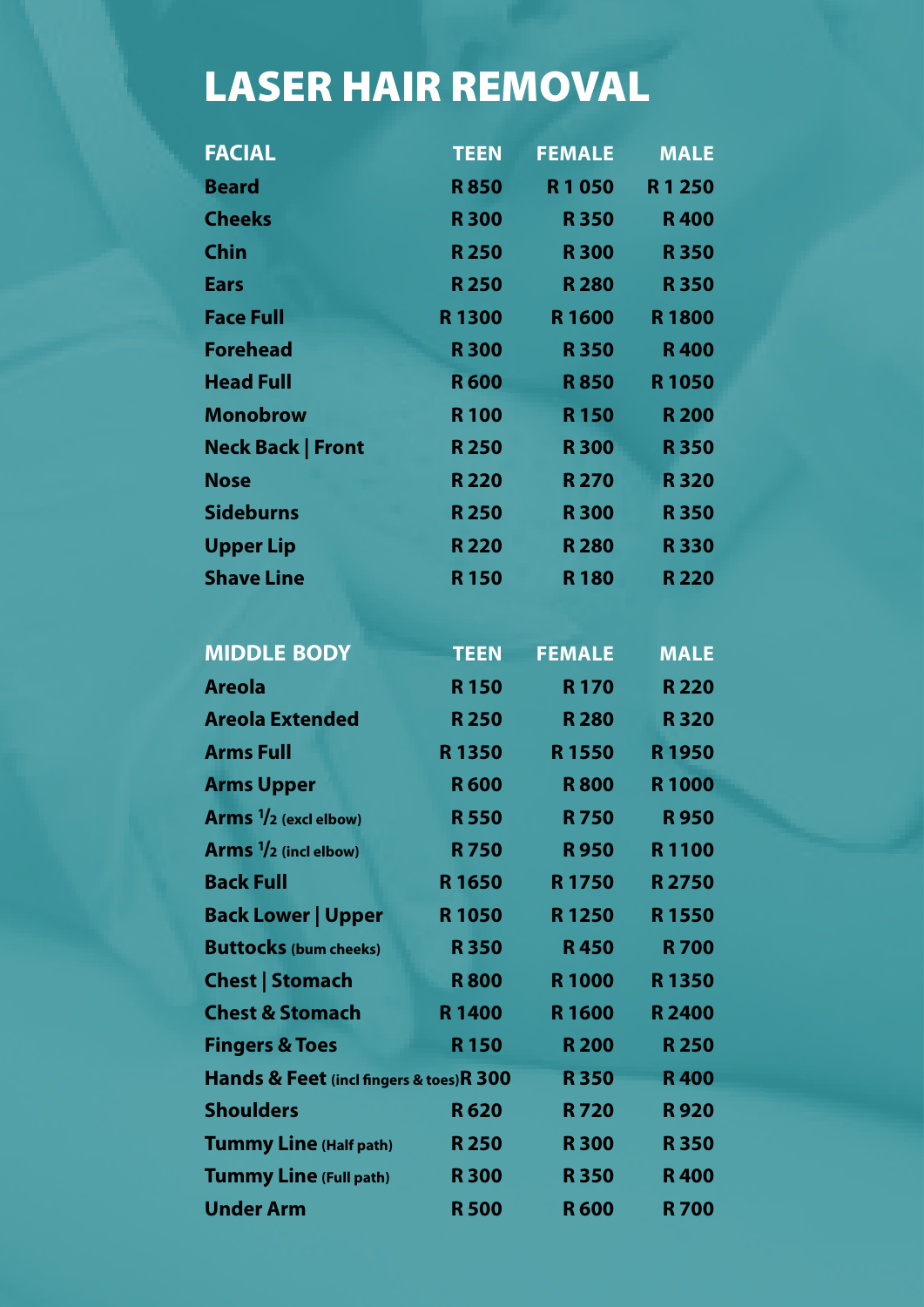# LASER HAIR REMOVAL

| <b>BIKINI</b>                         | <b>TEEN</b>       | <b>FEMALE</b>     | <b>MALE</b>  |
|---------------------------------------|-------------------|-------------------|--------------|
| <b>Mini Bikini</b>                    | <b>R550</b>       | <b>R650</b>       | <b>R850</b>  |
| <b>Mini Bikini Extended</b>           | <b>R650</b>       | <b>R750</b>       | <b>R950</b>  |
| <b>Brazilian</b> (landing strip)      | <b>R750</b>       | <b>R850</b>       | R1150        |
| <b>Brazilian Extended</b>             | <b>R850</b>       | <b>R950</b>       | R1250        |
| <b>Hollywood (full monty)</b>         | <b>R950</b>       | <b>R1050</b>      | <b>R1350</b> |
| <b>Hollywood Extended</b>             | R1100             | R <sub>1200</sub> | <b>R1500</b> |
| <b>LEGS</b>                           | <b>TEEN</b>       | <b>FEMALE</b>     | <b>MALE</b>  |
| <b>Legs</b> $\frac{1}{2}$ (excl knee) | R1150             | R1350             | <b>R1550</b> |
| Legs $1/2$ (incl knee)                | R1350             | <b>R1500</b>      | <b>R1700</b> |
| Legs $\frac{3}{4}$                    | <b>R1850</b>      | <b>R2050</b>      | <b>R2300</b> |
| <b>Legs Full (incl toes)</b>          | <b>R2450</b>      | R 2650            | <b>R3100</b> |
| <b>Legs Upper</b>                     | R <sub>1450</sub> | R1600             | R1950        |
|                                       |                   |                   |              |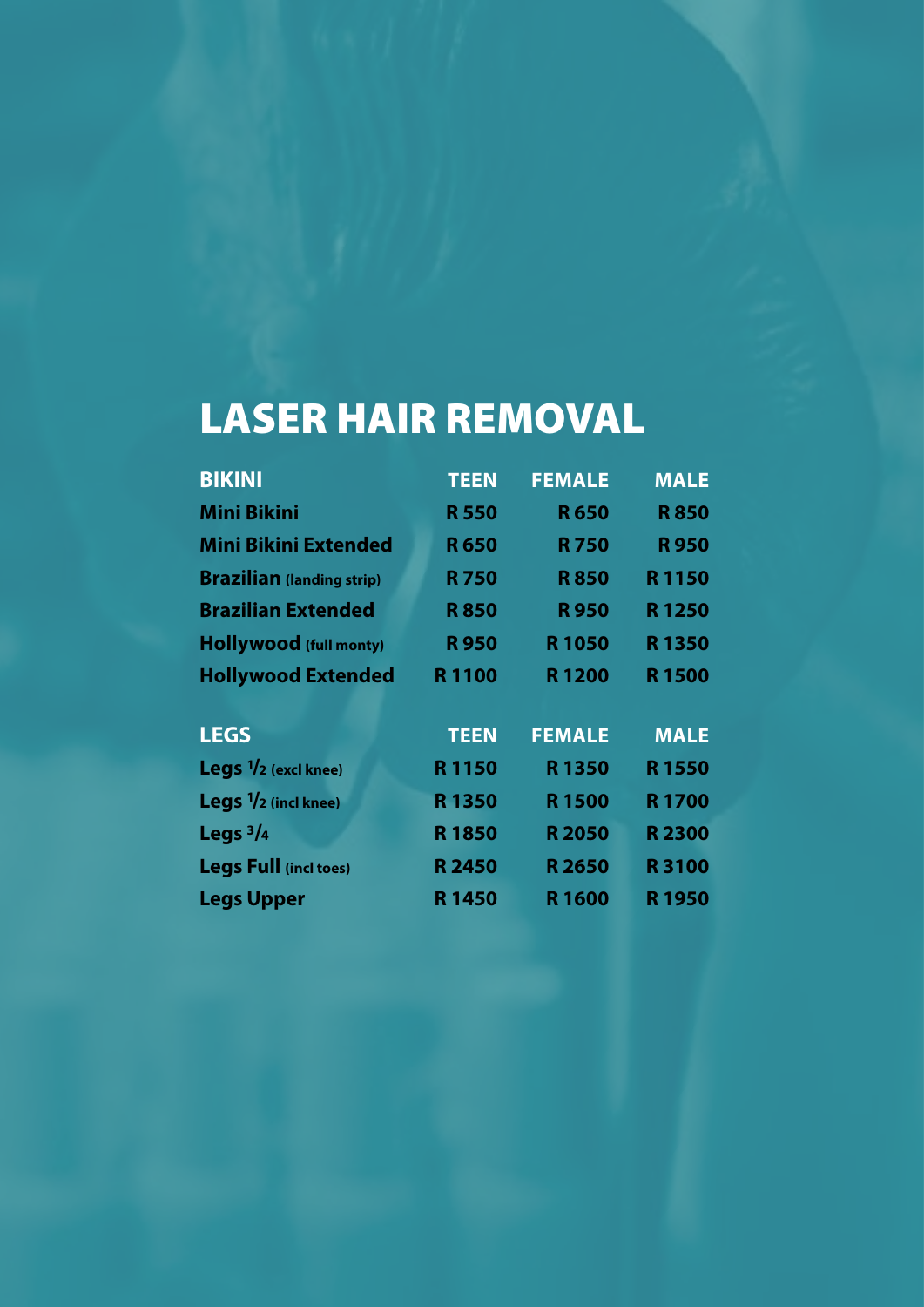### BODY WRAPS

#### **60 mins R590**

*Receive a full body exfoliation before you are cocooned in a comforting fragrance infused wrap while having a relaxing scalp massage Choose between:*

**detoxing mud wrap OR hydrating aloe gel wrap**

# BODY EXFOLIATION

**40 mins R300** *Feel invigorated & revitalized as your body is polished to glowing perfection with:*

**geranium & pine sugar scrub**

# SPRAY TAN

by vita liberata **organic spray tan R450 exfoliation R80**

## RASUL CHAMBER

**Individual R270 | Couple R550 3 or more R220 p/p 45 mins** 

**R***elax and detox in our steam room whilst exfoliating with a herbal scented body scrub followed by a mineral-rich body mud*

# EYELASH EXTENSIONS

**INDIVIDUAL EYELASHES R600 EYELASH REFILL R400 EYELASH REMOVAL R190**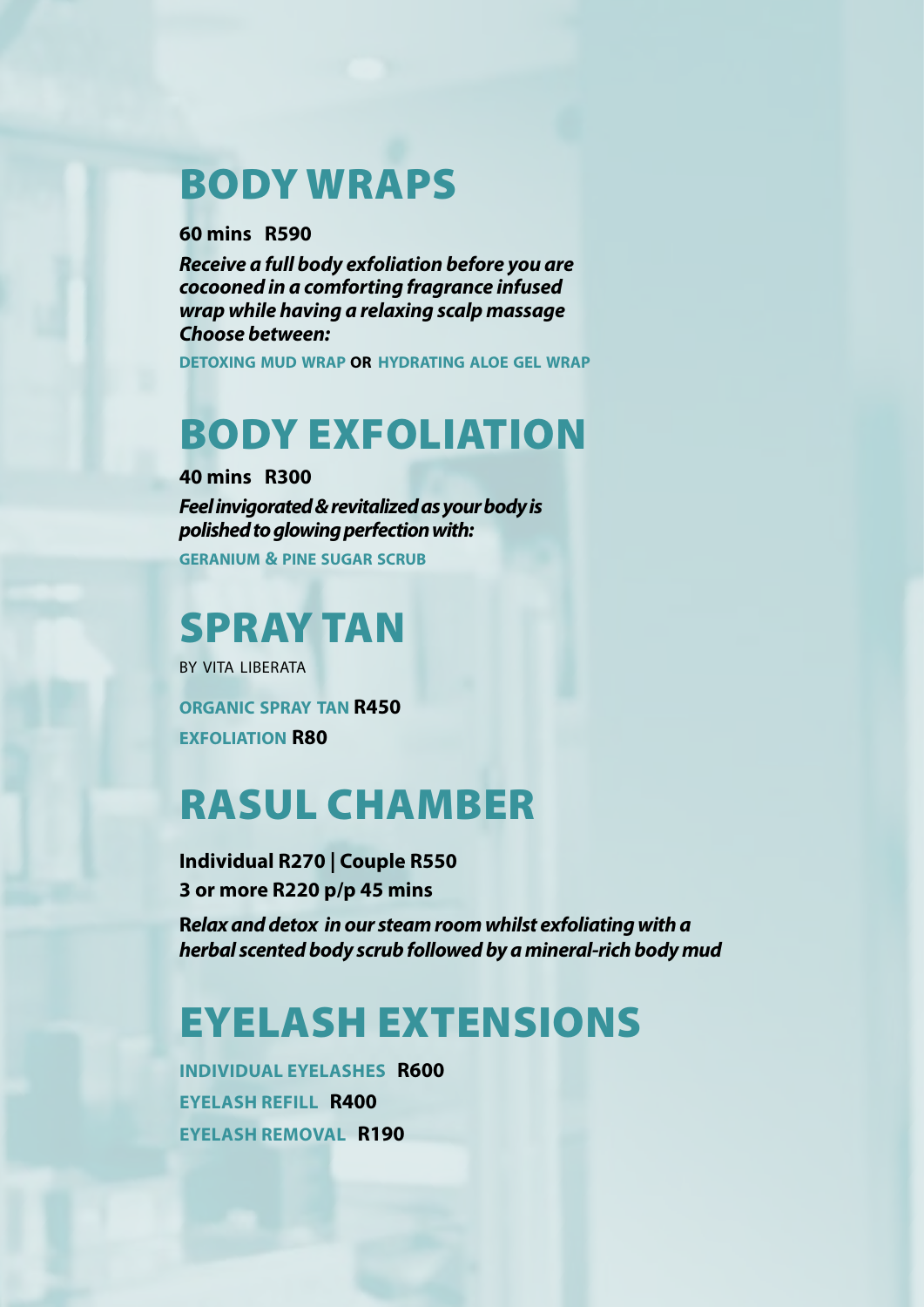# WAXING

| <b>WAXING</b>                         | <b>FEMALE</b> | <b>MALE</b> |
|---------------------------------------|---------------|-------------|
| Arms $1/2$ (incl elbow)               | <b>R120</b>   | <b>R140</b> |
| <b>Arms Full</b>                      | <b>R180</b>   | <b>R200</b> |
| <b>Back</b>                           | <b>R220</b>   | <b>R285</b> |
| <b>Bikini Mini</b>                    | <b>R120</b>   | <b>R220</b> |
| <b>Bikini Mini Extended</b>           | <b>R</b> 140  | <b>R240</b> |
| <b>Bikini Brazilian</b>               | <b>R170</b>   | <b>R260</b> |
| <b>Bikini Brazilian Extended</b>      | <b>R190</b>   | <b>R280</b> |
| <b>Bikini Hollywood</b>               | <b>R230</b>   | <b>R310</b> |
| <b>Bikini Hollywood Extended</b>      | <b>R249</b>   | <b>R330</b> |
| <b>Buttocks</b>                       | <b>R</b> 125  | <b>R180</b> |
| <b>Chest   Stomach</b>                | <b>R</b> 150  | <b>R260</b> |
| <b>Chest &amp; Stomach</b>            | <b>R395</b>   | <b>R470</b> |
| <b>Chin   Cheeks   Upper Lip</b>      | <b>R75</b>    | <b>R90</b>  |
| Ears   Nose   Monobrow                | <b>R65</b>    | <b>R75</b>  |
| <b>Eyebrows</b>                       | <b>R80</b>    | <b>R90</b>  |
| <b>Eyebrows &amp; Upper Lip</b>       | <b>R</b> 135  | <b>R150</b> |
| <b>Eyebrows, Chin &amp; Upper Lip</b> | <b>R180</b>   | <b>R195</b> |
| <b>Full Face   Beard</b>              | <b>R230</b>   | <b>R240</b> |
| Legs $1/2$                            | <b>R180</b>   | R 195       |
| Legs $3/4$                            | <b>R215</b>   | <b>R240</b> |
| <b>Legs Full</b>                      | <b>R240</b>   | <b>R280</b> |
| <b>Under Arm</b>                      | R115          | <b>R125</b> |
| <b>Under Arm &amp; Hollywood</b>      | <b>R320</b>   | <b>R420</b> |
| <b>Arms Full &amp; Legs Full</b>      | <b>R395</b>   | <b>R470</b> |
| <b>Chest &amp; Stomach</b>            | <b>R395</b>   | <b>R470</b> |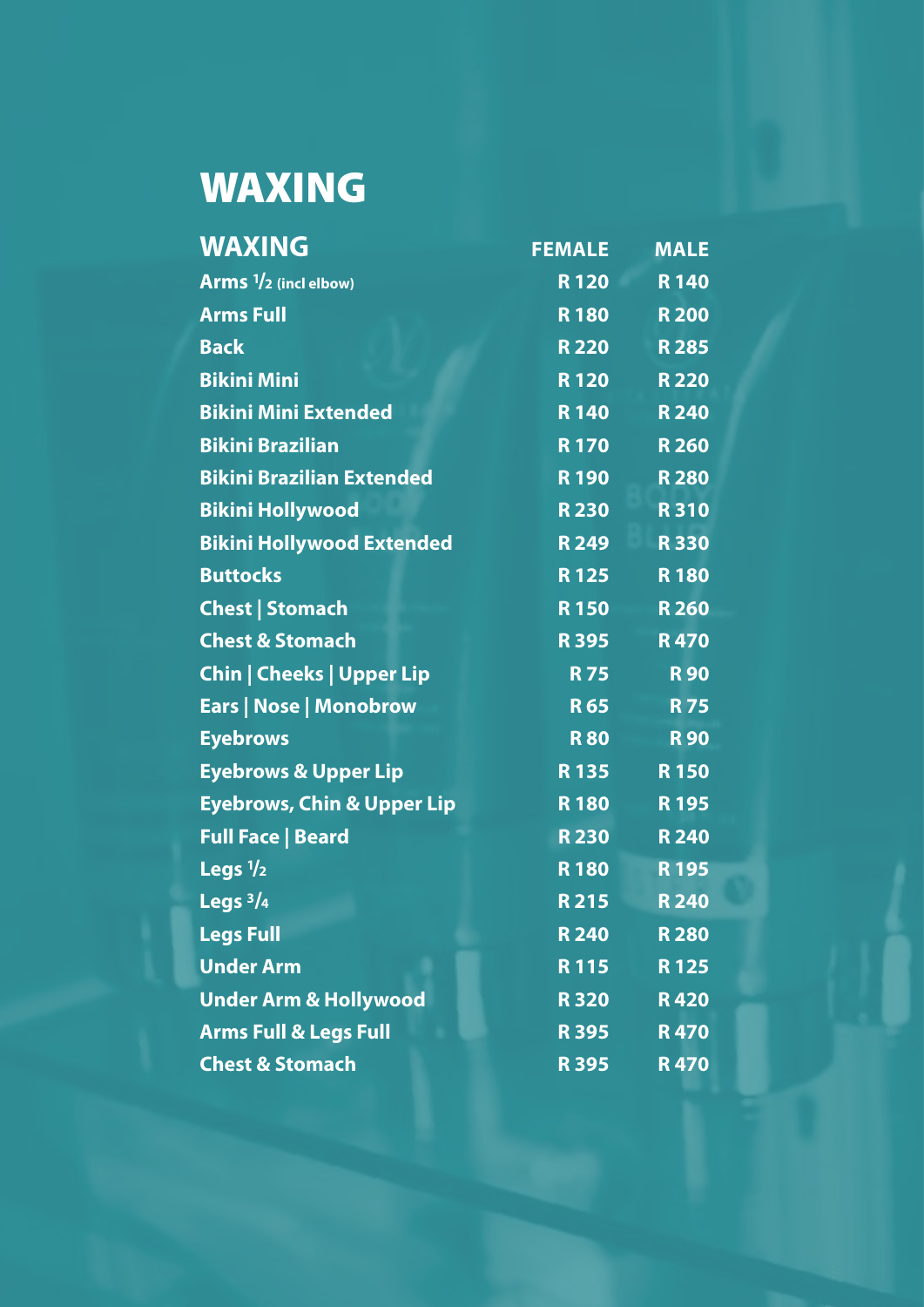# NAILS

by opi

#### **deluxe manicure | pedicure**

**Soak in caviar gel balls OR pedi peel • exfoliate • scrub • nail preparation • hydration mask • massage • paint 75 mins R335 | R380**

#### **express manicure | pedicure**

**Soak • exfoliate • scrub • nail preparation • paint 45 mins R220 | R250**

**gel colour | french R240 | R255**

**soak off gel with new set | soak off only | soak off not gel R55 | R80 | R100**

# NAIL ADD-ONS

**gel colour R110 french with mani or pedi R130 buff & paint R120 | French R140 nail art stamp R22 nail art free-hand R30 nail repair gel R30**

## TINTING

**eyebrow tint R75 eyelash tint R85 eyebrow & eyelash tint R150 shape & tint R135**

## **BEAUTY**

**micro-blading R1800 touch up R900 micro-needling (including home kit) R1500 micro-needling (excluding home kit) R1200**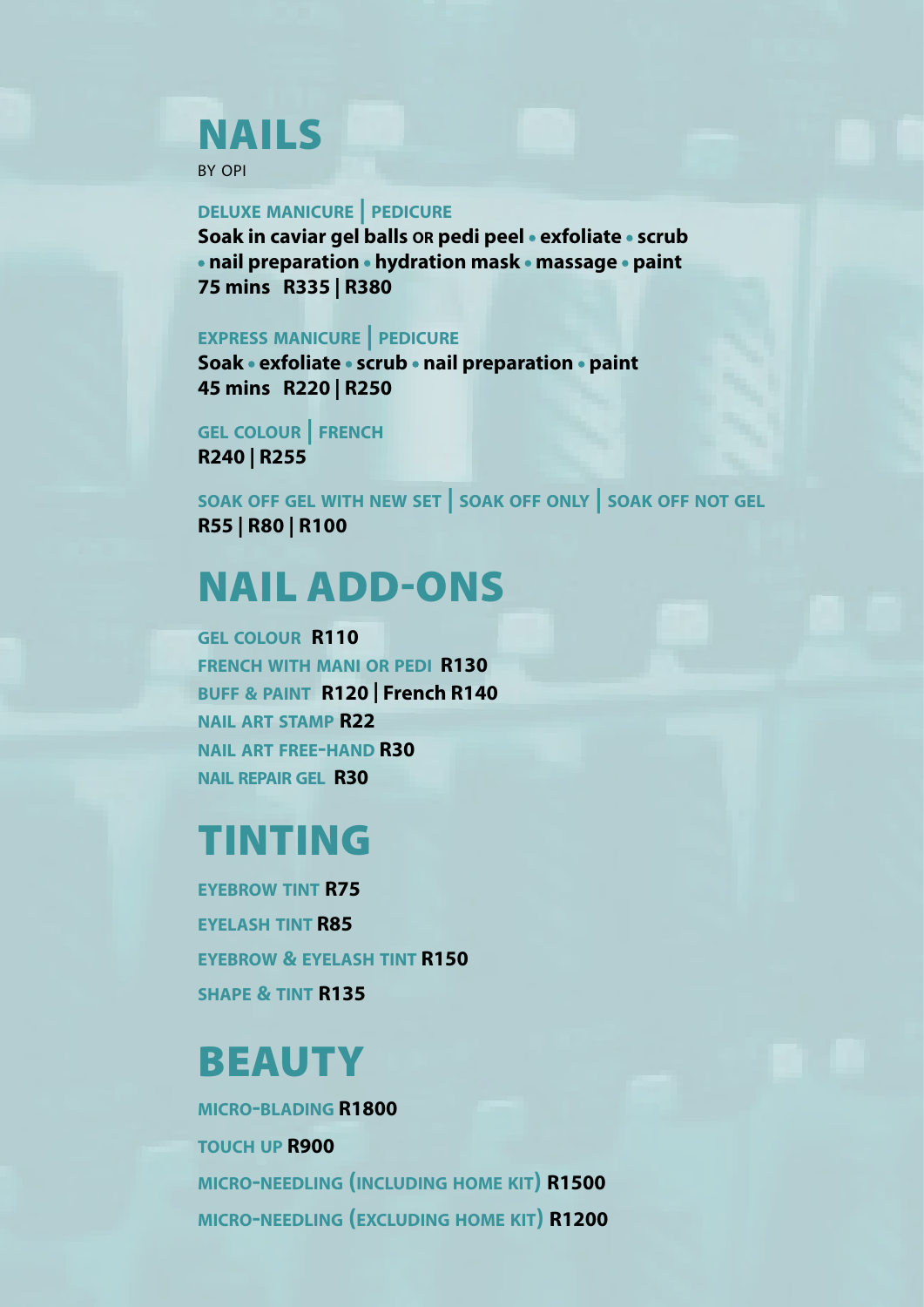# MASSAGES

by theranaka

#### **custom massage**

*Relieve stress & muscle tension with a customised massage. Choose your aromatherapy blend to either : relax • uplift • detox • soothe*

**30min - R300 | 60min - 480 | 90 min - R650**

**african wood massage**

*Relax & rejuvenate using specially designed body & facial dumbbells after being drizzled with warm, nourishing Olive & Shea butter* **90 mins - R650**

**african tri-scented massage**

*Relax into the rhythm of Africa as Avocado & Shea butter nuggets melt into your body, leaving your skin nourished & hydrated* **90 mins - R650**

**african awakening massage**

*Unwind with this ultra-relaxing indulgent experience through enhancing breathing techniques & muscle contraction, to awaken the senses & revive your body & mind*

**90 mins - R650**

**foot massage**

*Relax into the rhythm of Africa as Avocado & Shea butter nuggets melt into your body, leaving your skin nourished & hydrated* **15 mins - R100 | 30min - R200 | 45min - R250**

**indian head massage** *Authentic indian massage* **30 mins - R300**

**scalp massage**

*Soothing scalp massage* **15 mins - R150**